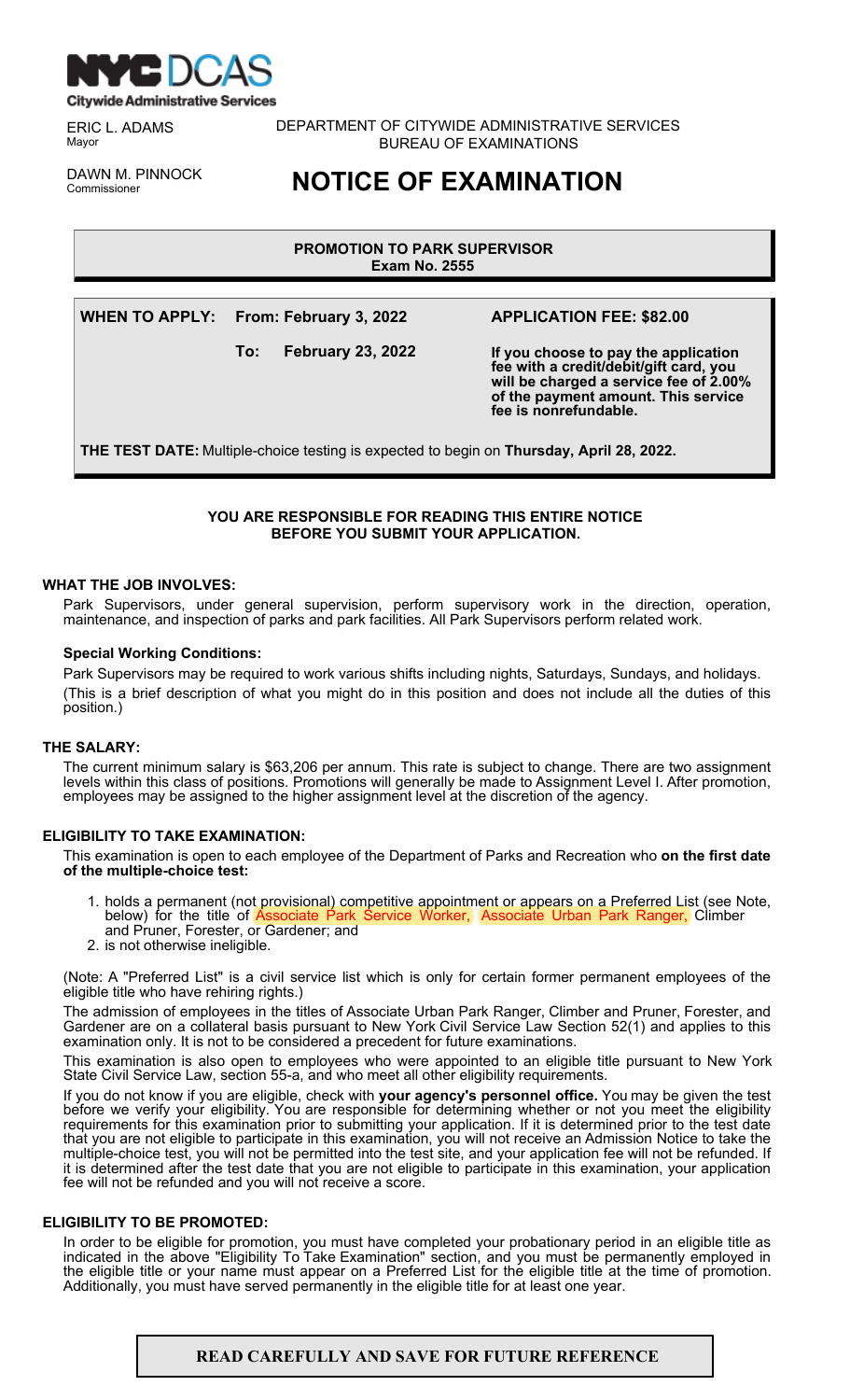# **REQUIREMENT(S) TO BE PROMOTED:**

**Driver License Requirement:** At the time of appointment, eligibles must possess a motor vehicle driver license valid in the State of New York, and a Class B Commercial Driver License valid in the State of New York within one year of being appointed to this position. Serious moving violations, license suspension or accident record may disqualify you. This Class B Commercial Driver License must be maintained for the duration of your employment. Such license must not include any restrictions that would preclude the performance of Park Supervisor work.

**Drug/Alcohol Screening Requirement:** You must pass a drug/alcohol screening in order to be promoted. If promoted, you will be subject to random drug and alcohol testing for the duration of your employment.

### **HOW TO APPLY:**

If you believe you are eligible to take this examination, apply using the Online Application System (OASys) at *www.nyc.gov/examsforjobs*. Follow the onscreen application instructions for electronically submitting your application and payment and completing any required information. A unique and valid email address is required to apply online. Several internet service providers, including but not limited to Google, Yahoo!, AOL, Outlook.com, and Mail.com offer free email addresses. **All new OASys accounts require verification before a candidate can apply to ensure the accuracy of candidate information. Verification is instantaneous for most accounts and you will receive a confirmation email with instructions to activate your account. For any account creation issues, you will receive onscreen prompts to contact DCAS. This review may require up to two (2) business days to be reviewed and resolved. Please keep this information and the application period deadline in mind when creating your account.**

The following methods of payment are acceptable: major credit card, bank card associated with a bank account, or a prepaid debit card with a credit card logo which you may purchase online or at various retail outlets. If you are receiving or participating in certain forms of public assistance/benefits/programs, or are a veteran, you may qualify to have the application fee waived. For more information on eligibility for a fee waiver and documentation requirements visit the Fee Waiver FAQ on the Online Application System at: *https://a856-exams.nyc.gov/OASysWeb/Home/Faq* **Effective January 2020, the Online Application System is no longer supported on Windows 7 or earlier versions of Windows operating systems.**

You may come to the DCAS Computer-based Testing & Applications Centers to apply for this examination online. However, you must schedule a customer service appointment prior to your visit. Due to the COVID-19 pandemic, DCAS no longer permits walk-ins at DCAS sites.

**Manhattan Brooklyn Queens** 17th Floor 11th Floor<br>11201 New York, NY 10007 11800 Brooklyn, NY 11201

2 Lafayette Street 210 Joralemon Street 118-35 Queens Boulevard<br>17th Floor 17th Floor 118-00 Forest Hills, NY 11375

# **Staten Island Bronx**

135 Canal Street 1932 Arthur Avenue<br>1932 Arthur Avenue<br>2nd Floor Staten Island, NY 10304

2nd Floor<br>Bronx, NY 10457

### **The DCAS Computer-based Testing and Applications Centers will be closed on Saturday, February 19, 2022, and Monday, February 21, 2022.**

To schedule a customer service appointment through OASys for an exam-related or eligible list-related inquiry, find **Exam #1889**, click **Apply**, and follow the instructions provided to reserve your appointment location, date, and time.

You must complete the entire application by midnight, Eastern Time, of the last day of the application period. If you have questions about applying for this examination, you may contact DCAS at *OASys@dcas.nyc.gov*.

### **Special Circumstances Guide:**

This guide is located on the DCAS website

at *https://www1.nyc.gov/assets/dcas/downloads/pdf/employment/pdf\_c\_special\_circumstances\_guide.pdf* and available at the DCAS Computer-based Testing & Applications Centers. This guide gives important information about requesting an alternate test date because of religious observance or a special test accommodation for disability, claiming Veterans' or Legacy credit, and notifying DCAS of a change in your mailing address. Follow all instructions on the Special Circumstances Guide that pertain to you when you complete your "Application for Examination."

### **REQUIRED INFORMATION:**

**Application for Examination:** Follow the online instructions, including those relating to the payment of fee and, if applicable, those found in the Special Circumstances Guide.

# **THE TEST:**

The multiple-choice test will be given at a computer terminal. A score of at least 70% is required to pass this test. Your score on this test will determine 85% of your final score. Your seniority will determine the remaining 15%. You must pass the multiple-choice test to have your seniority credited. Your seniority score will be 70 plus 1/2 point for each three months of completed, permanent, continuous service with an agency under the jurisdiction of the Commissioner, Department of Citywide Administrative Services in competitive class titles. Your service will be credited through the date of the test, up to a maximum of 15 years. Time served prior to a break in service of more than one year will not be credited.

**Written Test Description:** A detailed description of the multiple-choice test will be provided at a later date.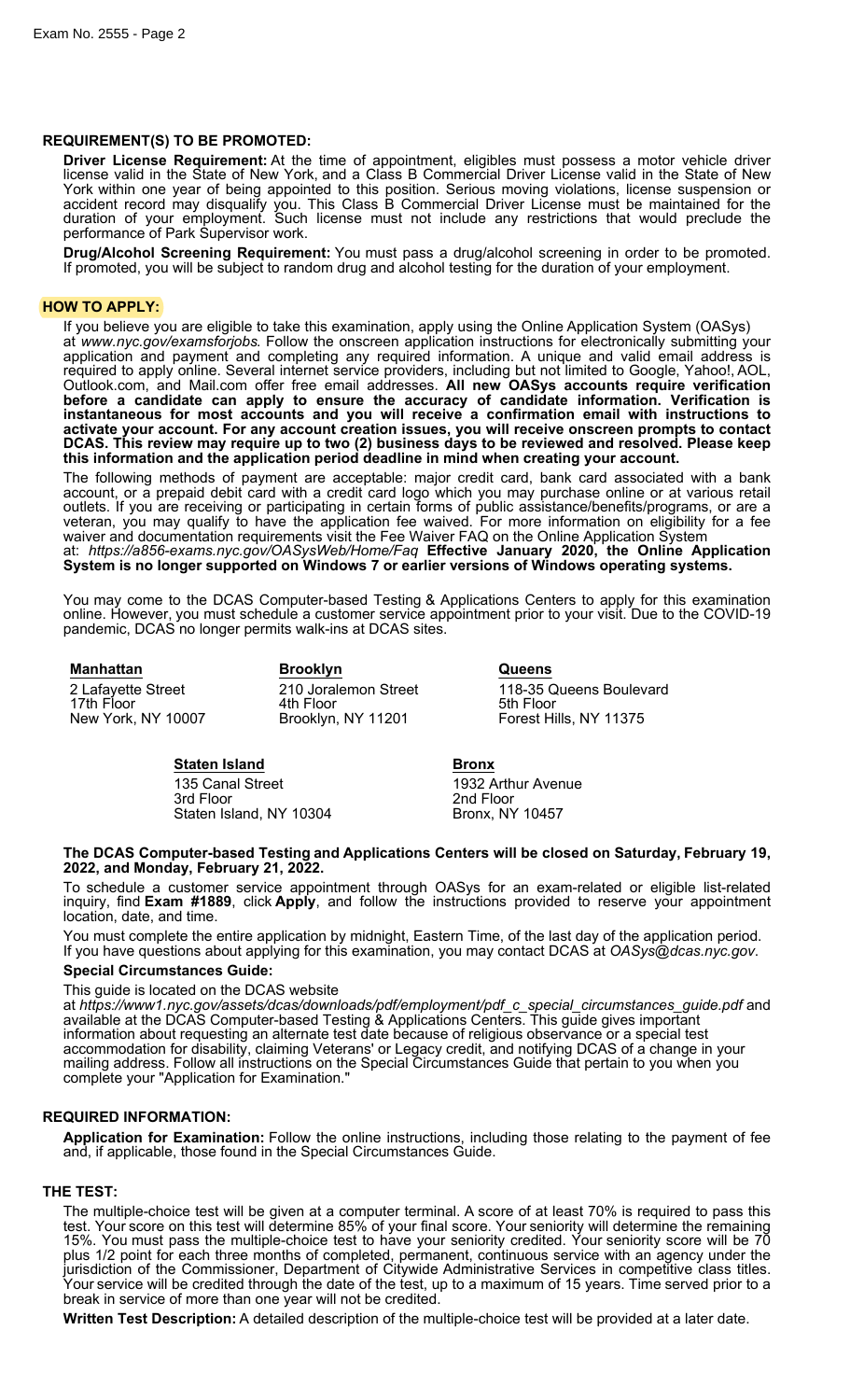### **EXAM SITE ADMISSION:**

Your Admission Notice will be available on your Dashboard in OASys 14 days before the first date on which testing is expected to begin. You can print or display your Admission Notice on your phone or personal device to gain entry to the test site. Test site assignments will take your address into consideration, but nearness to your address cannot be guaranteed.

**Warning:** After gaining entry to the test site, you are not permitted to enter the testing area with electronic devices. Electronic devices include, but are not limited to, cellular phones, smart watches, recording devices, beepers, pagers, cameras, or portable media players. You are not permitted to use any type of headphones or ear buds. Calculators are permitted; however, they must be hand-held, battery or solar powered, and numeric only. Calculators with functions other than addition, subtraction, multiplication and division are prohibited. Electronic devices with an alphabetic keyboard or with word processing or data recording capabilities such as planners, organizers, etc. are prohibited. If you use any of these devices anywhere at any test site, whether in the testing area, restroom, hallway, or other location, at any time before, during or after the test or Protest Review Session, your test score will be nullified, you will be disqualified from taking any civil service tests for up to five years, and your application fee will not be refunded.

You may not have any other person, including children, present with you while you are being processed for or taking the test, and no one may wait for you inside of a Computer-based Testing & Applications Center while you are taking the test.

**Required Identification**: **You are required to bring one (1) form of valid (non-expired) signature and photo bearing identification to the test site.** The name that was used to apply for the exam must match the first and last name on the photo ID. A list of acceptable identification documents is provided below. **If you do not have an acceptable ID, you may be denied testing.** Acceptable forms of identification (bring one) are as follows: State issued driver's license, City or State issued identification card, IDNYC, US Government issued Passport, US Government issued Military Identification Card, US Government issued Alien Registration Card, Employer ID with photo, or Student ID with photo.

**Leaving:** You must leave the test site once you finish the test. If you leave the test site after being fingerprinted but before finishing the test, you will not be permitted to re-enter. If you disregard this instruction and re-enter the test site, you may not receive your test results, your test score may be nullified, and your application fee will not be refunded.

# **CHANGE OF MAILING ADDRESS, EMAIL ADDRESS, AND/OR TELEPHONE NUMBER:**

It is critical that you promptly notify DCAS of any change to your mailing address, email address and/or phone number. If we do not have your correct mailing address, email address and/or phone number, you will not receive information about your exam(s), consideration for appointment and/or important information that may require a response by a specified deadline. If you need to update your Mailing Address, Email Address, and/or Telephone Number, read below:

- City Employees update this information in NYCAPS Employee Self-Service (ESS) at *www.nyc.gov/ess*
- All Others update this information on your Profile page in the Online Application System (OASys) by logging into your OASys account and navigating to your Dashboard, then your Profile tab at *www.nyc.gov/examsforjobs*
- Submit a written request by email at *OASys@dcas.nyc.gov*, by fax (646) 500-7190, or by regular mail: DCAS, 1 Centre Street, 14th Floor, New York, NY 10007. Your written request must include your full name, social security number, exam title(s), exam number(s), previous mailing and/or email address, and your new mailing and/or email address, and/or new telephone number.

### **CHANGE OF NAME AND/OR SOCIAL SECURITY NUMBER:**

Use the Data Correction Form and follow all instructions for changing your name and/or social security number with DCAS. The following link will provide you with the DCAS Data Correction Form: *https://www1.nyc.gov/assets/dcas/downloads/pdf/employment/dp148a.pdf.*

### **THE TEST RESULTS:**

If you pass the multiple-choice test and are marked eligible, your name will be placed in final score order on an eligible list, you will be given a list number and you will be notified by email of your test results. The eligible list determines the order by which candidates will be considered for promotion. If you meet all requirements and conditions, you will be considered for promotion if your name is reached on the eligible list. Once a list has been established, it will typically remain active for four years. To learn more about the civil service system go to: *https://www1.nyc.gov/site/dcas/employment/civil-service-system.page*.

If you believe that your test part was rated incorrectly, you may submit an appeal of your score to DCAS, Committee on Manifest Errors, through the Online Application System (OASys). Your appeal must give specific reasons why your score should be higher. Your appeal may result in a higher or lower rating.

To access the appeal portal of OASys, please log into your OASys account at *www.nyc.gov/examsforjobs* and use the following steps:

- 1. Navigate to the Dashboard for the Appeals tab.
- 2. Click the NEW APPEAL button to create and submit your appeal.
- 3. Select the exam from the Exam drop-down list, and
- 4. Select the exam part from the Exam Part drop-down list.
- 5. Select the reason for your appeal from the Appeal Reason drop-down list (if applicable).
- 6. Enter the details of your appeal by providing specific reasons why your score should be higher.

Note: You may attach up to 5 documents to support your appeal by using the attachment functionality.